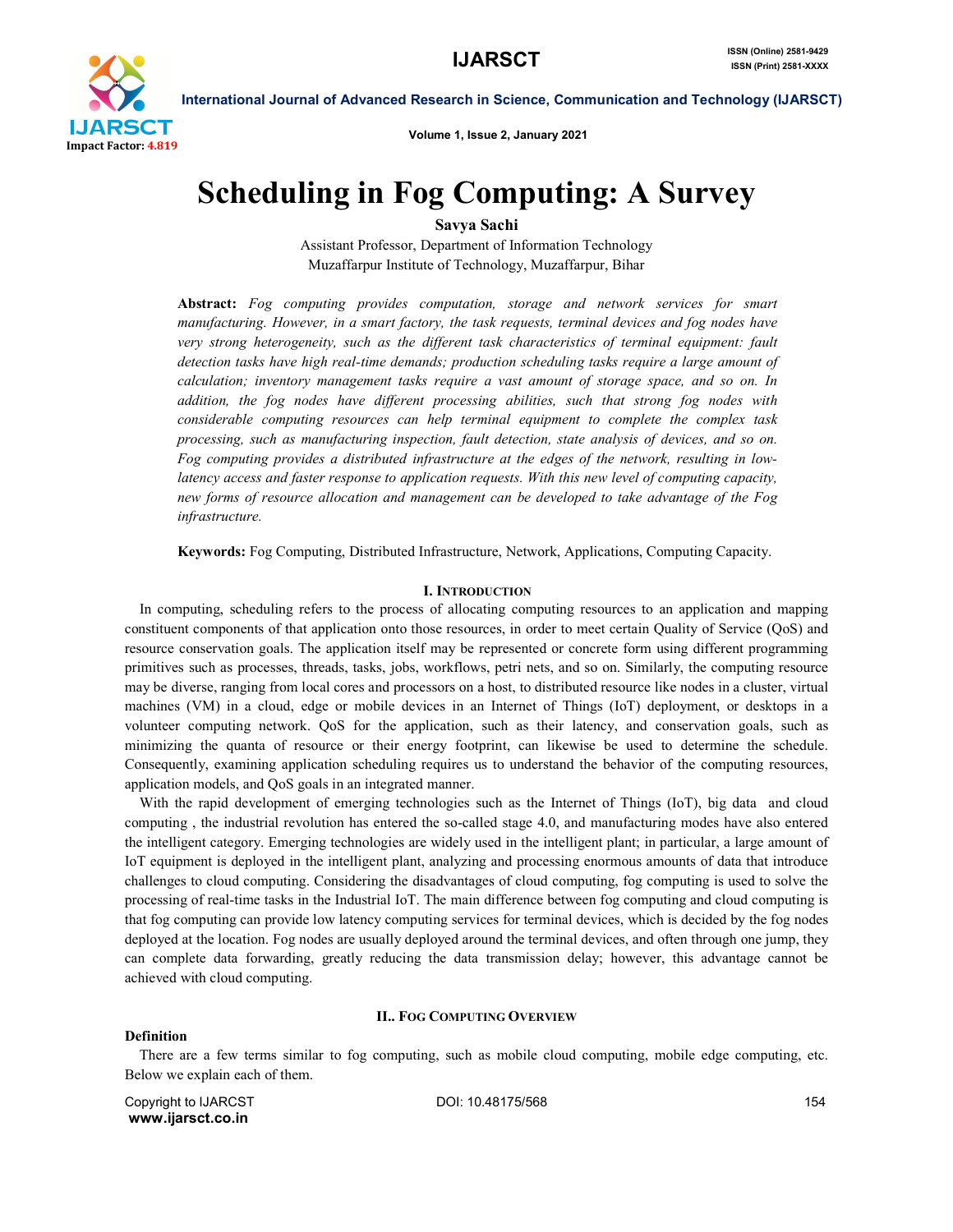

Volume 1, Issue 2, January 2021

A) Local Cloud: Local cloud is a cloud built in a local network. It consists of cloud-enabling software running on local servers and mostly supports interplay with remote cloud.

Local cloud is complementary to remote cloud by running dedicated services locally to enhance the control of data privacy.



Figure 1: Three layer architecture: end user/fog/cloud

B) Cloudlet: Cloudlet is "a data center in a box", which follows cloud computing paradigm in a more concentrated manner and relies on high-volume servers . Cloudlet focuses more on providing services to delay-sensitive, bandwidth limited applications in vicinity.

C) Mobile Edge Computing: Mobile edge computing is very similar to Cloudlet except that it is primarily located in mobile base stations.

D4) Mobile Cloud Computing: Mobile cloud computing (MCC) is an infrastructure where both data storage and data processing happen outside of mobile devices, by outsourcing computations and data storage from mobile phones to cloud. With the trend of pushing cloud to the edge, MCC starts to evolve to mobile edge computing.

E) Fog Computing: Fog computing is generally considered as a non-trivial extension of cloud computing from the core network to the edge network . offers a comprehensive definition of fog computing, which arise from challenges and technologies that will shape the fog, with emphasis on some prominent properties, such as predominance of wireless access, heterogeneity and geographical distribution, sand-boxed environment and flexible interoperability, and large scale of nodes. However, current definitions are all developed from different perspectives and thus not general.

Copyright to IJARCST **DOI:** 10.48175/568 155 www.ijarsct.co.in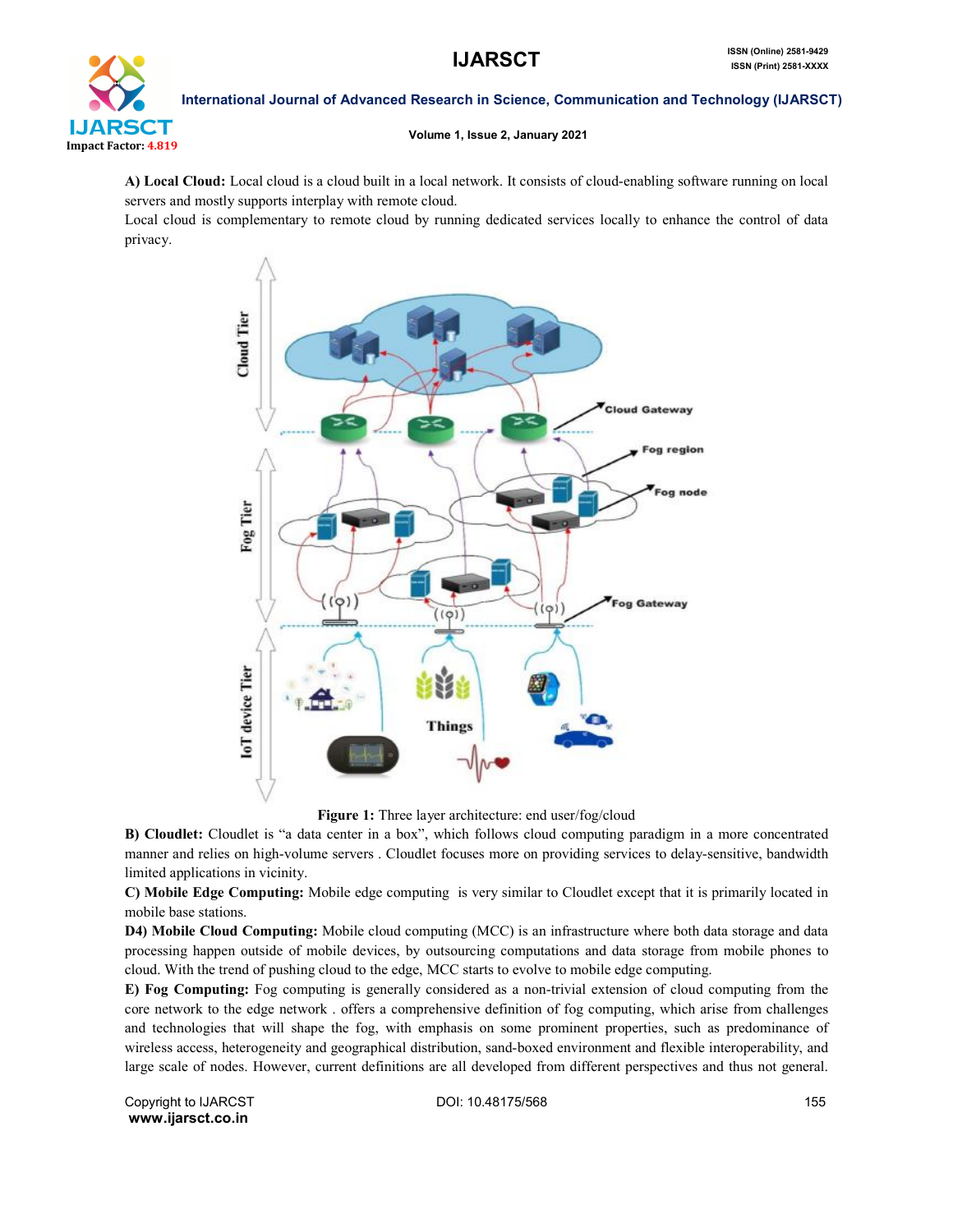

Volume 1, Issue 2, January 2021

For example, though mobility comes first in edge computing, we do not necessarily narrow it down to mobile edge computing. Fog computing should be defined for a broader range of ubiquitous connected devices. The definition from gives integrative view of fog computing but fails to point out the unique connection to the cloud. We need a more general definition that can abstract all those similar concepts.

 Fog computing is a geographically distributed computing architecture with a resource pool consists of one or more ubiquitously connected heterogeneous devices (including edge devices) at the edge of network and not exclusively seamlessly backed by cloud services, to collaboratively provide elastic computation, storage and communication (and many other new services and tasks) in isolated environments to a large scale of clients in proximity.

### III. A LITERATURE SURVEY

 Scheduling is the optimal use of CPU time and proper allocation of resources to programs. The main task of the scheduler is to decide which process to run in the next step by having a set of applicable processes. The scheduling objectives include cost, make span, workload maximization, VM utilization, energy, consumption, reliability, awareness and security, awareness. Fog computing includes accessible IoT application components running in the cloud data center that is, in switches, routers, proxy servers, set-top boxes, smart gateways, base stations or other fog devices. It allows location-awareness, mobility support, context awareness, distributed data analytics, real-time interactions, interface heterogeneity, scalability and interoperability to address requirements of latency-sensitive applications. On the other hand, due to the variety of resource heterogeneity and dynamic negotiations, highly variable, and unpredictable of fog network, it needs the resource management as one of the challenging issues to be addressed to increase the fog computing efficiency. For the rest of this section, we first expose brief overview three-tier architecture of fog landscape, and we then describe some related review and survey studies in the resource management issues on the fog and edge computing. the Internet of Things (IoT) is one of the real transformations in data and correspondence innovation. The IoT and its related innovations, for example, machine-to-machine (M2M) innovation, expand the Internet network past customary brilliant gadgets like cell phones, tablets to an assorted scope of gadgets, and regular things (for example objects, machines, vehicles, structures) to play out an assortment of administrations and applications (for example social insurance, prescription treatment, traffic control, vitality the board, vehicular systems administration). These associated gadgets are creating an exceptional measure of information, which should be put away, prepared, and broke down for determining profitable bits of knowledge just as legitimately gotten to by end clients or potentially customer applications. Together with it, the amount and the size of administrations and applications are expanding quickly, which may require handling abilities past what could be offered by the most dominant shrewd gadget.



Copyright to IJARCST **DOI:** 10.48175/568 156 www.ijarsct.co.in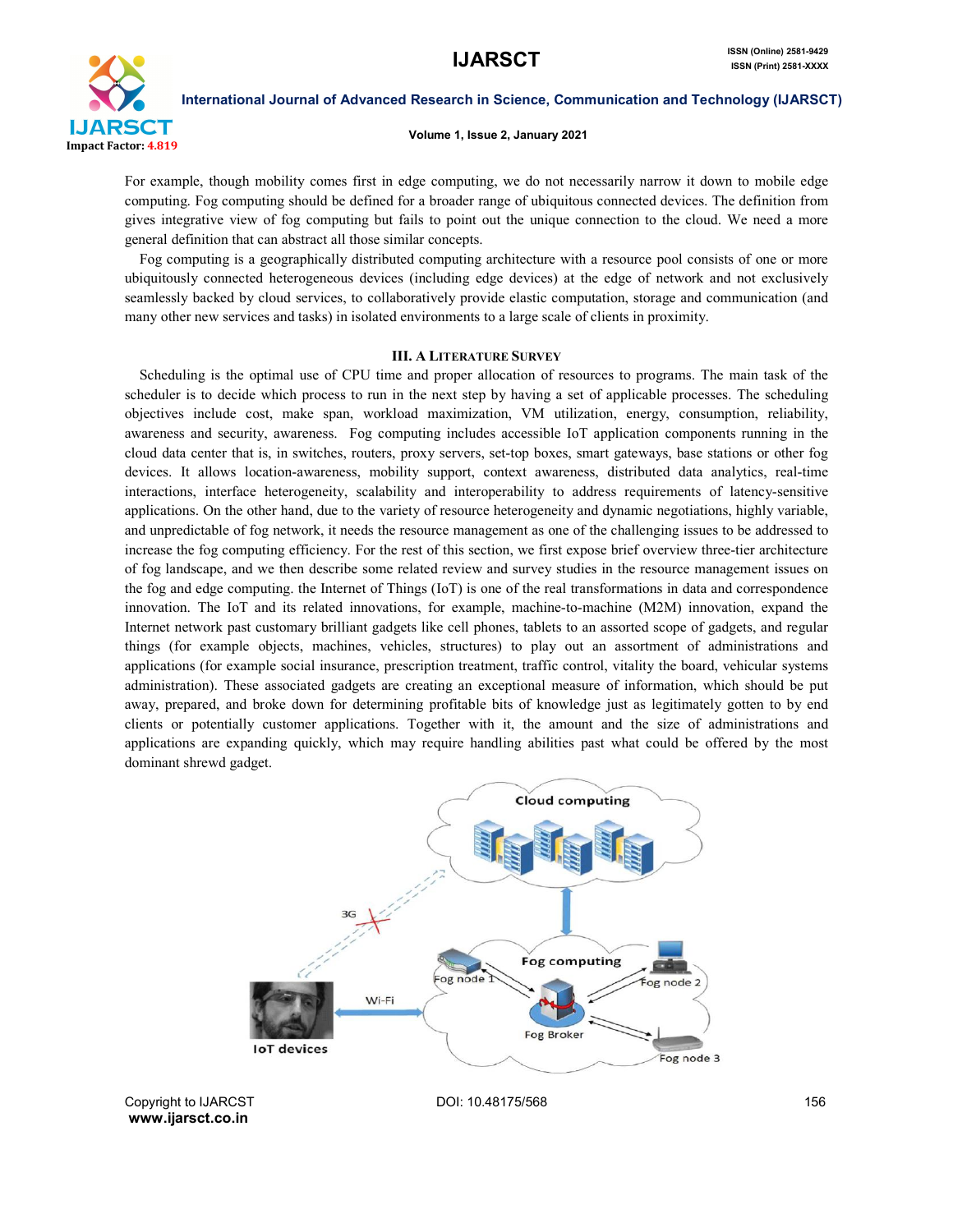

Volume 1, Issue 2, January 2021

 Then, distributed computing, in which progressively versatile and frequently virtualized assets are given as an administration over the Internet, may offer a huge supplement to IoT. The inherent confinements of lightweight shrewd gadgets (for example battery life, preparing power, stockpiling limit, arrange assets) can be eased by offloading process serious, asset devouring undertakings up to an incredible figuring stage in the cloud, leaving just basic employments to the limit constrained savvy gadgets. Be that as it may, when IoT meets cloud, numerous difficulties emerge. As per Information Handling Services (IHS) Markit organization, the IoT market will develop from an introduced base of 15.4 billion gadgets in 2015 to 30.7 billion gadgets in 2020 and 75.4 billion in 2025.1 With the anticipated blast in the quantity of associated gadgets, conventional unified cloud-based designs, in which processing and capacity assets are gathered in a couple of huge server farms, won't almost certainly handle the IoT's information and correspondence needs any longer.



#### IV. RELATED WORK

 In recent years, many scholars worldwide have conducted research on fog computing, and the main research directions are focused on the definition, architecture, application ,computing offloading and task scheduling. Based on the terminal equipment and its requirement of real-time performance and energy consumption, the task scheduling of the fog computing model is a necessary research hotspot. The task scheduling research on fog computing is still at the preliminary stage. Yin et al. introduced fog computing in the intelligent manufacturing environment in which the container virtual technology was adopted, and through the task scheduling and resource allocation to ensure the realtime task performance, the reallocation mechanism to further reduce the computing delay of the task was accomplished. Yang et al. studied the task scheduling in a homogeneous fog network; they put forward a novel delay–energy balance task scheduling algorithm, and reduced the average service time delay and delay jitter of minimizing the overall energy consumption at the same time. Pham et al. formulated the task scheduling problems in a cloud-fog environment, and proposed a heuristic-based algorithm. Chekired et al. designed a multilayer fog computing architecture, in which they calculated the priority of IoT data and task requests; then, according to the priority conduct rank, high priority tasks that required fast deployment were accommodated by using two priority queuing models to complete industrial network scheduling and analysis of the data. Liu et al. investigated a joint optimization algorithm of scheduling multiple jobs

Copyright to IJARCST **DOI: 10.48175/568** 157 www.ijarsct.co.in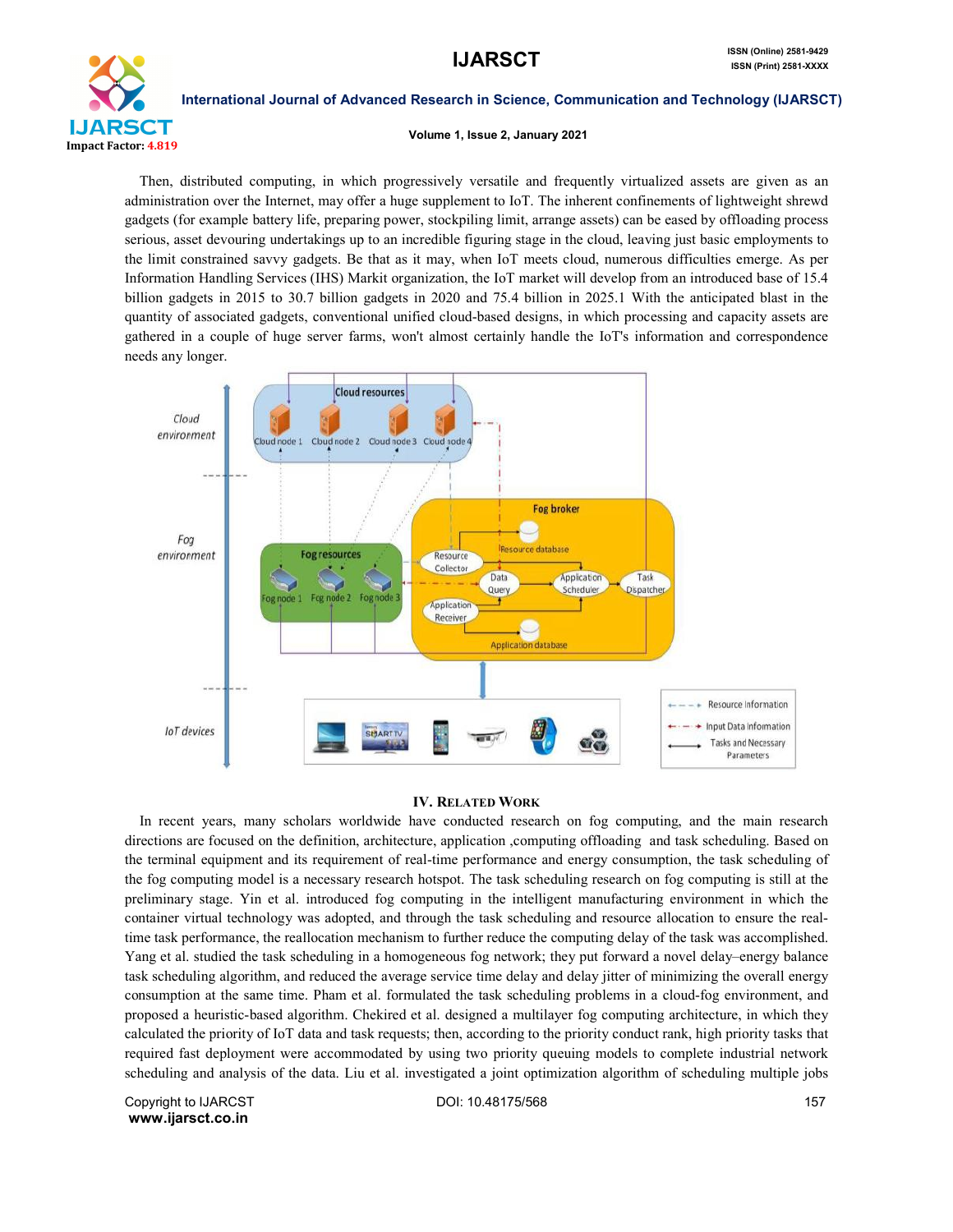

#### Volume 1, Issue 2, January 2021

and a light path provisioning for minimizing the average completion time in a fog computing micro datacenter network. Bettencourt et al. studied mobility-aware application scheduling in fog computing. Zeng et al. designed an efficient task scheduling and resource management strategy with a minimized task completion time for promoting the user experience. Deng et al. studied workload scheduling towards worst-case delay and optimal utility for a single-hop Fog-IoT architecture. A workload dynamic scheduling algorithm is proposed, which can maximize the average throughput utility while guaranteeing the worst-case delay of task processing. Chen et al. applied fog computing technologies for enhancing the vehicular network, and two dynamic scheduling algorithms are proposed based on the fog computing scheme for the data scheduling in vehicular networks, in which these algorithms can dynamically adapt to a changeable network environment and achieve a benefit in efficiency. Zhao et al. proposed a fog-enabled multitier network architecture which can model a typical content delivery wireless network. A new fog enabled multitier operations scheduling approach based on Lyapunov optimization techniques is developed to decompose the original complicated problem into two operations across different tiers. Extensive simulation results show the algorithm is fair and efficient. Wang et al. designed a fog computing-assisted smart manufacturing system, and a Software-Defined IoT system architecture based on fog computing was set up in a smart factory. An adaptive computing mode selection method is proposed, and simulator results show that this method can achieve real-time performance and high reliability in IoT. Ni et al. proposed a resource allocation strategy for fog computing based on priced timed Petri nets (PTPN). The strategy comprehensively considers the price cost and time cost to complete a task, and constructs the PTPN models of tasks in fog computing in accordance with the features of fog resources.

# V. CHALLENGES IN FOG COMPUTING

 Fog computing is considered as the promising extension of Cloud computing paradigm to handle IoT related issues at the edge of network. However, in Fog computing, computational nodes are heterogeneous and distributed. Besides, Fog based services have to deal with different aspects of constrained environment. Assurance of security is also predominant in Fog computing. Analyzing the features of Fog computing from structural, service oriented and security perspectives, the challenges in this field can be listed as follows:



Copyright to IJARCST **DOI:** 10.48175/568 158 www.ijarsct.co.in Figure: Computation domain of Cloud, Fog, Edge, Mobile Cloud and Mobile Edge computing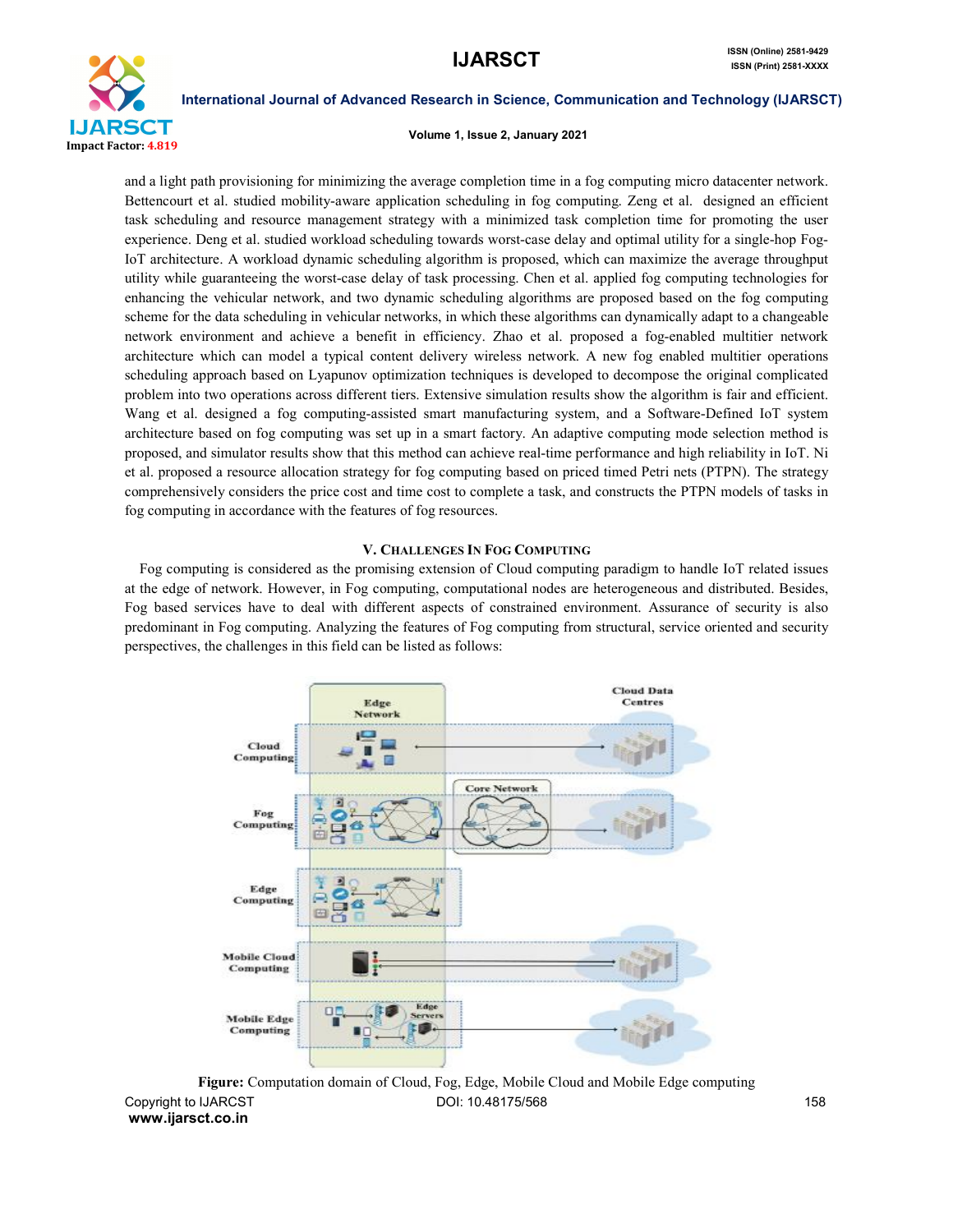

#### Volume 1, Issue 2, January 2021

# Structural Issues

- Different components from both edge and core network can be used as potential Fog computing infrastructure. Typically these components are equipped with various kinds of processors but are not employed for general purpose computing. Provisioning the components with general purpose computation besides their traditional activities will be very challenging.
- Based on operational requirements and execution environment, the selection of suitable nodes, corresponding resource configuration and places of deployment are vital in Fog.

# Service oriented

- Not all Fog nodes are resource enriched. Therefore, large scale applications development in resource constrained nodes are not quite easy compared to conventional Data centers. In this case, potential programming platform for distributed applications development in Fog are required to be introduced.
- Policies to distribute computational tasks and services among IoT devices/sensors, Fog and Cloud infrastructures are required to be specified. Data visualization through web-interfaces are also difficult to design in Fog computing.

# Security aspects

- Since Fog computing is designed upon traditional networking components, it is highly vulnerable to security attacks.
- Authenticated access to services and maintenance of privacy in a largely distributed paradigm like Fog computing are hard to ensure.
- Implementation of security mechanisms for data-centric integrity can affect the QoS of Fog computing to a great extent.

# VI. FOG NODES CONFIGURATION

# A) Servers

 The Fog servers are geo-distributed and are deployed at very common places for example; bus terminals, shopping centers, roads, parks, etc. Like light-weight Cloud servers, these Fog servers are virtualized and equipped with storage, compute and networking facilities. There are many works that have considered Fog servers as main functional component of Fog computing.

### B) Networking Devices

 Devices like gateway routers, switches, set-top boxes, etc. besides their traditional networking activities (routing, packet forwarding, analog to digital signal conversions, etc.) can act as potential infrastructure for Fog computing. In some existing works, the networking devices are designed with certain system resources including data processors, extensible primary and secondary memory, programming platforms, etc.

# C) Cloudlets

 Cloudlets are considered as micro-cloud and located at the middle layer of end device, cloudlet, and Cloud hierarchy. Basically cloudlets have been designed for extending Cloud based services towards mobile device users and can complement MCC.

# D) Base Stations

 Base stations are very important components in mobile and wireless networks for seamless communication and data signal processing. In recent works, traditional base stations equipped with certain storing and computing capabilities are considered suitable for Fog computing.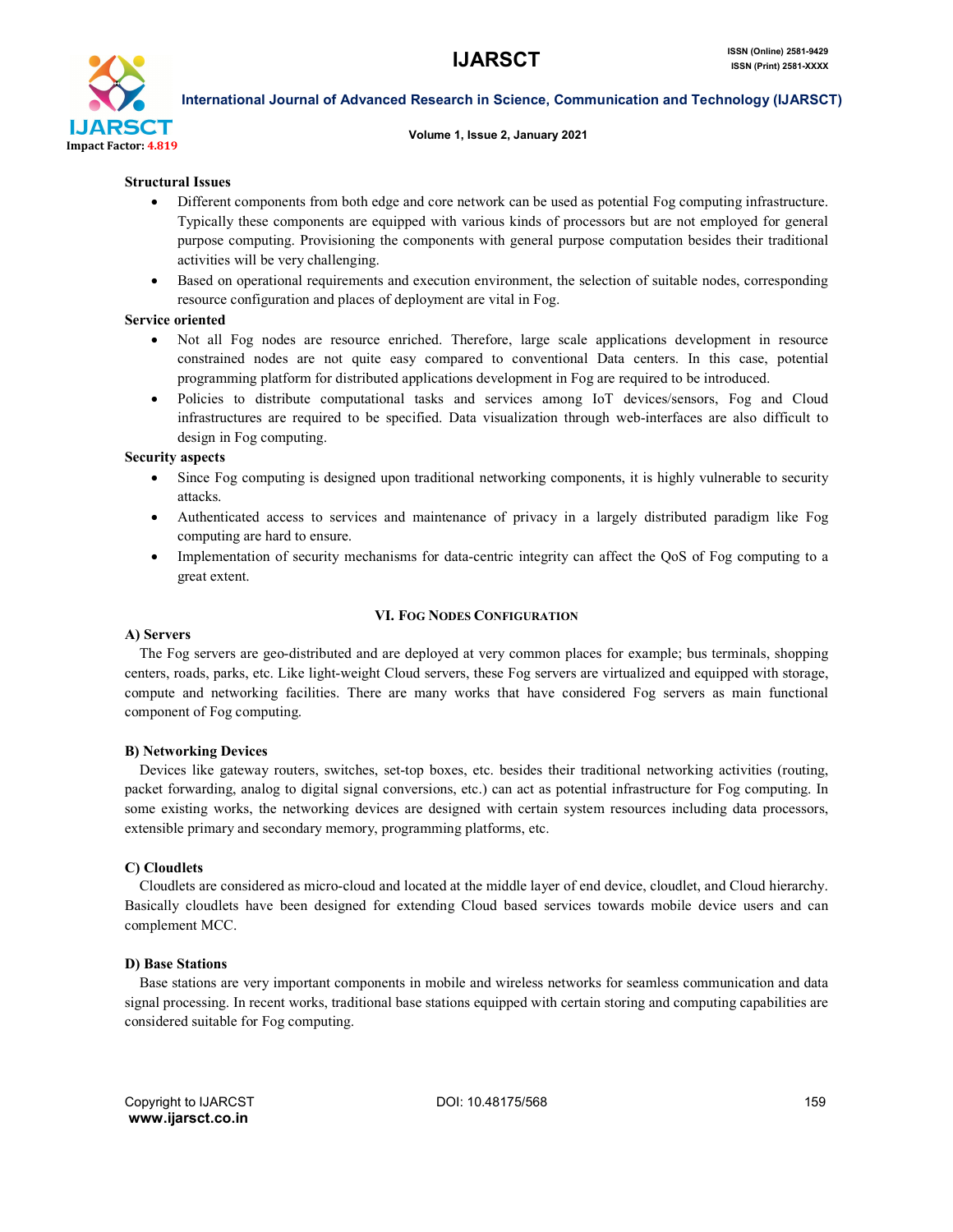

Volume 1, Issue 2, January 2021

# E) Vehicles

 Moving or parked vehicles at the edge of network with computation facilities can serve as Fog nodes . Vehicles as Fog nodes can form a distributed and highly scalable Fog environment. However, the assurance of privacy and fault tolerance along with desired QoS maintenance will be very challenging in such environment.

# VII. SERVICE LEVEL OBJECTIVES

 In existing literature, several unique Fog node architecture, application programming platform, mathematical model and optimization technique have been proposed to attain certain SLOs. Most of the attained SLOs are management oriented and cover latency, power, cost, resource, data, application, etc. related issues.

# A) Latency Management

 Latency management in Fog computing basically resists the ultimate service delivery time from surpassing an accepted threshold. This threshold can be the maximum tolerable latency of a service request or applications QoS requirement. To ensure proper latency management, in some works efficient initiation of nodal collaboration has been emphasized so that the computation tasks through the collaborated nodes can be executed within the imposed latency constraints.

# B) Cost Management

 Cost management in Fog computing can be discussed in terms of Capital Expenses (CAPEX) and Operating Expenses (OPEX). The main contributor of CAPEX in Fog computing is the deployment of cost of distributed Fog nodes and their associated networks. In this case, suitable placement and optimized number of Fog nodes play a significant role in minimizing the CAPEX in Fog computing. Investigating this issue, a Fog computing network architecture has been proposed in that minimizes the total CAPEX in fog computing by optimizing the places and numbers of Fog node deployment.

# C) Network Management

 Network management in Fog computing includes core-network congestion control, support for Software Define Network (SDN)/ Network Function Virtualization (NFV), assurance of seamless connectivity, etc.

- Network congestion mainly occurs due to increasing overhead on the network. As in IoT, end devices/sensors are highly distributed across the edge, simultaneous interactions of end components with Cloud data centers can increase the overhead on the core network to a great extent. In such case network congestion will occur and degrade the performance of the system. Taking cognizance of this fact, in a layered architecture of Fog node has been proposed that provides local processing of the service requests. As a consequence, despite of receiving bulk service requests, Clouds get consisted version of the requests which contribute less to the network congestion.
- Virtualization of conventional networking system has already drawn significant research attention. SDN is considered as one of the key enablers of virtualized network. SDN is a networking technique that decouples the control plane from networking equipment and implements in software on separate servers. One of the important aspects of SDN is to provide support for NFV. Basically, NFV is an architectural concept that virtualizes traditional networking functions (network address translation (NAT), firewalling, intrusion detection, domain name service (DNS), caching, etc.) so that they can be executed through software. In Cloud based environment SDN and NFV is quite influencing due to their wide range of services. Being motivated by this, in several research works new network structures of Fog computing have been proposed to enable SDN and NFV.
- Connectivity ensures seamless communication of end devices with other entities like Cloud, Fog, Desktop computers, Mobile devices, end devices, etc. despite of their physical diversity. As a consequence, resource discovery, maintenance of communication and computation capacity become easier within the network.

Copyright to IJARCST 160 www.ijarsct.co.in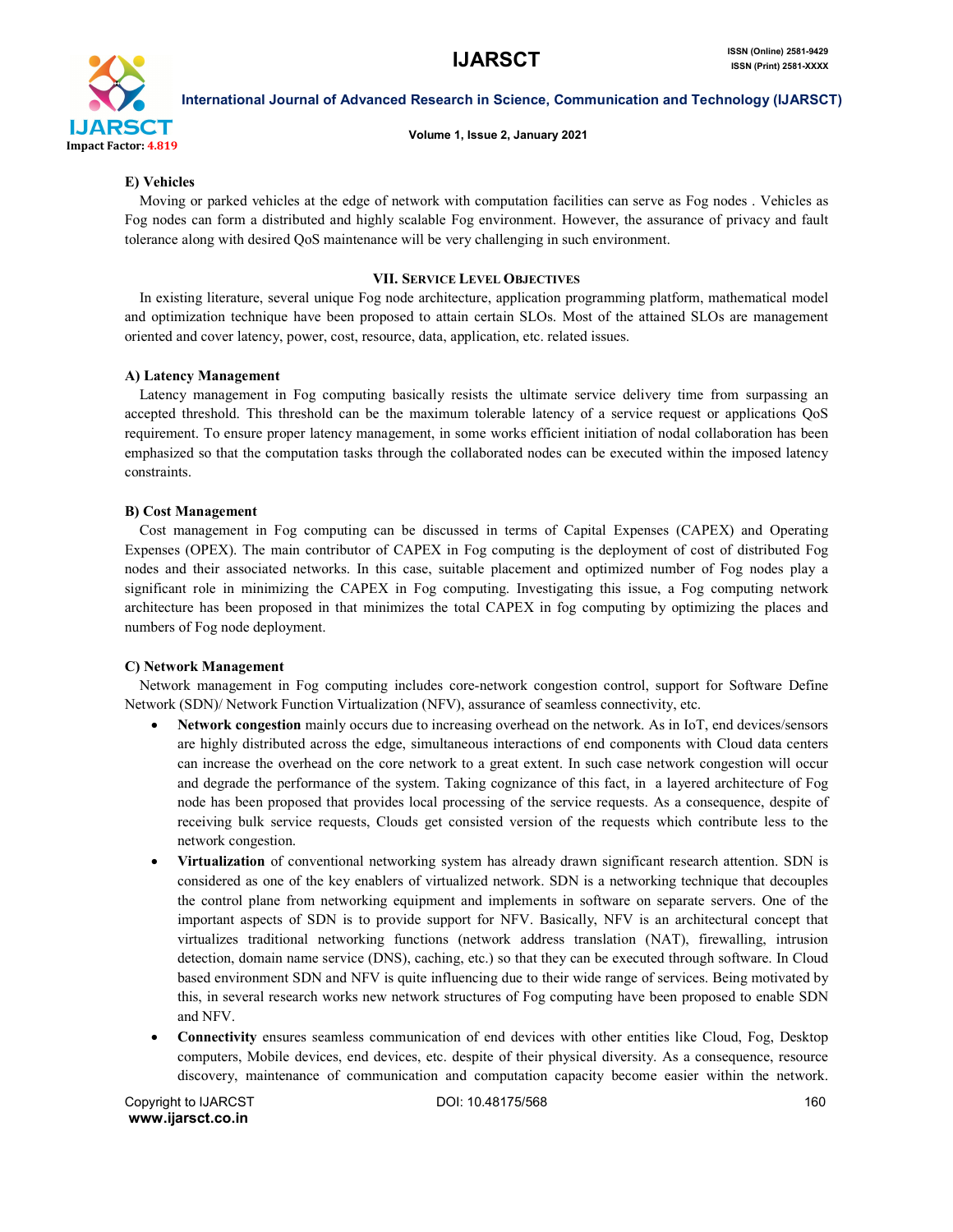

Several works in Fog computing have already targeted this issue and proposed new architecture of Fog nodes e.g. IoT Hub and Fog networking e.g. Vehicular Fog Computing for connectivity management and resource discovery. Besides, for secured connectivity among the devices a policy driven framework has also been developed for Fog computing .

# D) Computation Management

 Among the attained SLOs, assurance of proper computational resource management in Fog computing is very influential. Fog computing resource management includes resource estimation, workload allocation, resource coordination, etc.

- Resource estimation in Fog computing helps to allocate computational resources according to some policies so that appropriate resources for further computation can be allocated, desired QoS can be achieved and accurate service price can be imposed. In existing literature, resource estimation policies are developed in terms of user characteristics , experienced QoE, features of service accessing devices, etc.
- Workload allocation in Fog computing should be done in such a way so that utilization rate of resources become maximized and longer computational idle period get minimized. More precisely, balanced load on different components is ensured. In a Fog based research work , scheduling based workload allocation policy has been introduced to balance computation load on Fog nodes and client devices. As a consequence overhead on both parts become affordable and enhance QoE. In another work a workload allocation framework has been proposed that balances delay and power consumption in Fog-Cloud interaction.
- Coordination among different Fog resources is very essential as they are heterogeneous and resource constrained. Due to decentralized nature of Fog computing, in most cases large scale applications are distributive deployed in different Fog nodes. In such scenarios without proper co-ordination of Fog resources, attainment of desired performance will not be very easy. Considering this fact, in a directed graph based resource co-ordination model has been proposed for Fog resource management.

# E) Application Management

 In order to ensure proper application management in Fog computing, efficient programming platforms are very essential. Besides the scalability and computation offloading facilities also contribute significantly in application management.

- Programming platform provides necessary components such as interfaces, libraries, run-time environment, etc. to develop, compile and execute applications. Due to dynamic nature of Fog computing, assurance of proper programming support for large-scale applications is very challenging. In order to overcome this issue, a new programming platform named Mobile Fog has been introduced. Mobile Fog offers simplified abstraction of programming models for developing large-scale application over heterogeneous-distributed devices. In another paper , besides coordinating resources during applications execution, a programming platform based on distributed data flow approach has also been designed for application development in Fog computing.
- Scaling points to the adaptation capability of applications in retaining their service quality even after proliferation of application users and unpredictable events. Scaling techniques can also be applied in application scheduling and users service access. To support scalable scheduling of data stream applications, architecture of a QoS aware self adaptive scheduler has been recently proposed in Fog computing.
- Offloading techniques facilitate resource constrained end devices in sending their computational tasks to some resource-enriched devices for execution. Computational offloading is very common in mobile cloud environment. However, recently, as a part of compatibility enhancement of Fog computing for other networking systems, computation offloading support for mobile applications in Fog computing have been emphasized in several papers.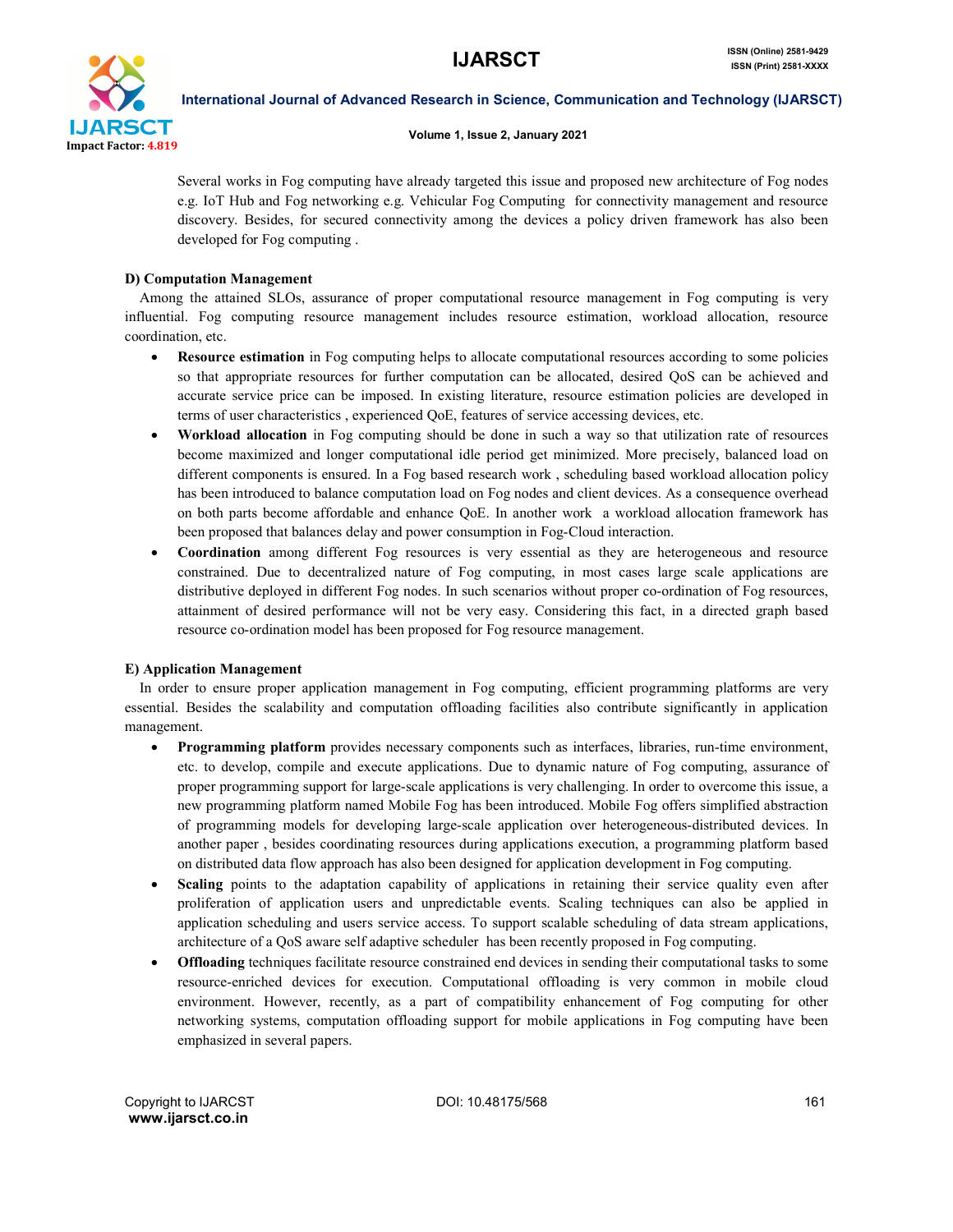

Volume 1, Issue 2, January 2021

# F) Data Management

 Data management is another important SLO that is highly required to be achieved for efficient performance of Fog computing. In different research works data management in Fog computing has been discussed from different perspectives. In initiation of proper data analytic services and resource allocation for data pre-processing have been focused for data management policy in Fog computing. Besides, low latency aggregation of data coming from distributed end devices/sensors can also be considered for efficient data management . Moreover, the storage capability of end devices/sensors are not so reach. In this case, storage augmentation in Fog computing for preserving data of end entities can be very influential. Therefore, in besides application management, storage expansion in Fog computing for mobile devices have also been discussed as integral part of data management.

# G) Power Management

 Fog computing can be used as an effective platform for providing power management as a service for different networking systems. In , a service platform for Fog computing has been proposed that can enable power management in home based IoT network with customized consumer control. Additionally, Fog computing can manage power usage of centralized Cloud data centers in certain scenarios. Power consumed by Cloud data centers largely depends on type of running applications. In this case, Fog computing can complement Cloud data centers by providing infrastructure for hosting several energy-hungry applications.

# VIII. APPLICABLE NETWORK SYSTEM

 Fog computing plays a significant role in IoT. However, in recent research works the applicability of Fog computing in other networking systems (mobile network, content distribution network , radio access network, vehicular network, etc.) have also been highlighted.

# A) Internet of Things

 In IoT, every devices are interconnected and able to exchange data among themselves. IoT environment can be described from different perspectives. Besides specifying IoT as a network for device to device interaction , in several Fog based research works this interaction have been classified under industry and home based execution environment. Moreover, Wireless Sensors and Actuators Network , Cyber-Physical Systems , Embedded system network , etc. have also been considered as different forms of IoT while designing system and service models for Fog computing.

# B) Mobile Network/Radio Access Network

 Mobile network is another networking system where applicability of Fog computing has been explored through several research works. Basically, in these works much emphasize has been given on investigating the compatibility of Fog computing in 5G mobile networking.

# C) Long-Reach Passive Optical Network/Power Line Communication

 Long-Reach Passive Optical Network (LRPON) has been introduced for supporting latency-sensitive and bandwidthintensive home, industry, and wireless oriented backhaul services. Besides, covering a large area, LRPONs simplify network consolidation process. In , Fog computing has been integrated with LRPONs for optimized network design.

# D) Content Distribution Network

 Content Distribution Network (CDN) is composed of distributed proxy servers that provide content to end-users ensuring high performance and availability. In several Fog based research works , Fog nodes are considered as content servers to support content distribution through Fog computing.

# E) Vehicular Network

Copyright to IJARCST **DOI:** 10.48175/568 162 www.ijarsct.co.in Vehicular network enables autonomous creation of a wireless communication among vehicles for data exchange and resource augmentation. In this networking system vehicles are provided with computational and networking facilities.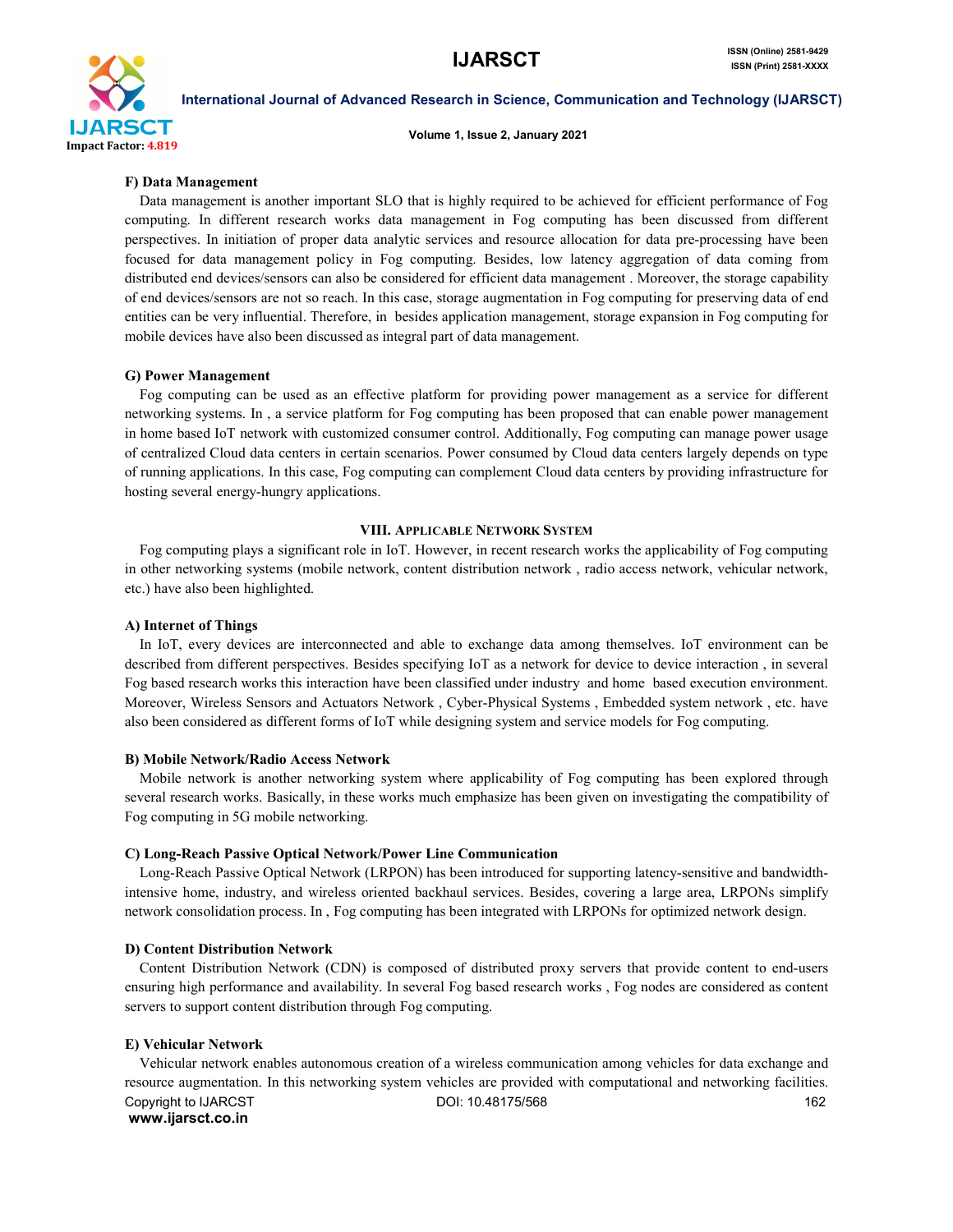

In several research works vehicles residing at the edge network are considered as Fog nodes to promote Fog computing based vehicular network.

# IX. SECURITY CONCERN

 Security vulnerability of Fog computing is very high as it resides at the underlying network between end device/sensors and Cloud data centers. However, in existing literature, security concerns in Fog computing has been discussed in terms of users authentication, privacy, secured data exchange, DoS attack, etc.

# A) Authentication

 Users authentication in Fog based services play an important role in resisting intrusion. Since Fog services are used in "pay as you go" basis, unwanted access to the services are not tolerable in any sense. Besides user authentication, in device authentication, data migration authentication and instance authentication has also been observed for secured Fog computing environment.

# B) Privacy

 Fog computing processes data coming from end device/sensors. In some cases, these data are found very closely associated with users situation and interest. Therefore, proper privacy assurance is considered as one of the important security concerns in Fog computing. In the challenges regarding privacy in Fog based vehicular computing have been pointed for further investigation.

# C) Encryption

 Basically, Fog computing complements Cloud computing. Data that has been processed in Fog computing, in some cases has to be forwarded towards Cloud. As these data often contains sensitive information, it is highly required to encrypt them in Fog nodes. Taking this fact into account, in a data encryption layer has been included in the proposed Fog node architecture.

# D) DoS Attack

 Since, Fog nodes are resource constraint, it is very difficult for them to handle large number of concurrent requests. In this case, performance of Fog computing can be degraded to a great extent. To create such severe service disruptions in Fog computing, Denial-of-Service (DoS) attacks can play vital roles. By making a lot of irrelevant service requests simultaneously, Fog nodes can be made busy for a longer period of time. As a result, resources for hosting useful services become unavailable.

# X. GAP ANALYSIS AND FUTURE DIRECTIONS

 Fog computing resides at closer proximity of the end users and extends Cloud based facilities. In serving largely distributed end devices/sensors, Fog computing plays very crucial roles. Therefore, in recent years Fog computing has become one of the major fields of research from both academia and business perspectives. In Table 1, a brief summary of some reviewed papers from existing literature of Fog computing has been highlighted. Although many important aspects of Fog computing have been identified in the existing literature, there exist some other issues that are required to be addressed for further improvement of this field. In this section, the gaps from existing literatures along with several future research directions have been discussed.

# A) Context-Aware Resource/Service Provisioning

 Context-awareness can lead to efficient resource and service provisioning in Fog computing. Contextual information in Fog computing can be received in different forms, for example;

- Environmental context : Location, Time (Peak, Off-peak), etc.
- Application context : Latency sensitivity, Application architecture, etc.

Copyright to IJARCST **DOI:** 10.48175/568 163 www.ijarsct.co.in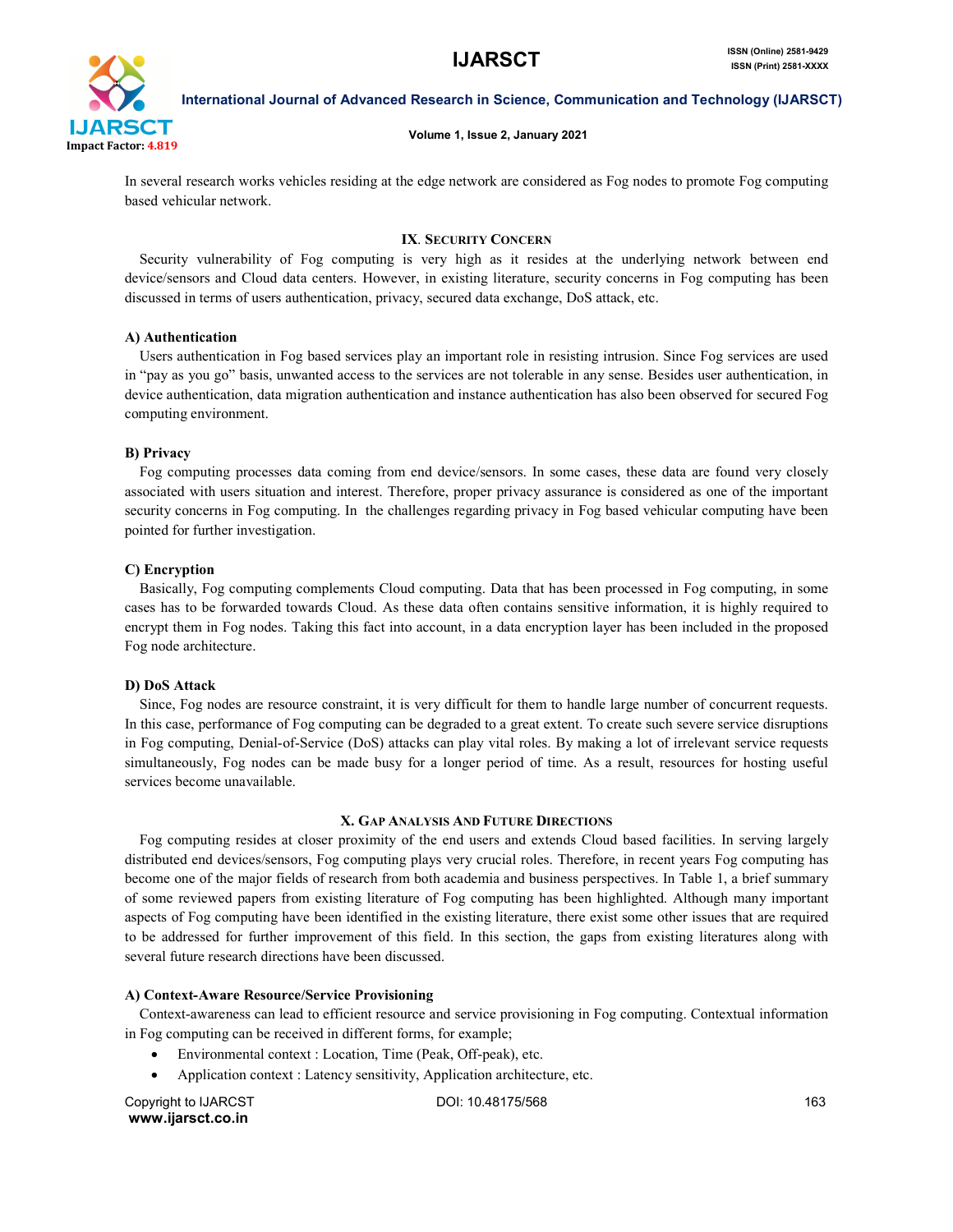

#### Volume 1, Issue 2, January 2021

- User context: Mobility, Social interactions, Activity, etc.
- Device context: Available resources, Remaining battery life time, etc.
- Network context: Bandwidth, Network traffic, etc.

### B) Sustainable and Reliable Fog Computing

 Sustainability in Fog computing optimizes its economic and environmental influence to a great extent. However, the overall sustainable architecture of Fog computing is subject to many issues like assurance of QoS, service reusability, energy-efficient resource management etc. On the other hand, reliability in Fog computing can be discussed in terms of consistency of Fog nods, availability of high performance services, secured interactions, fault tolerance etc. In the existing literature a very narrow discussion towards sustainable and reliable Fog computing has been provided. Further research in this area is highly recommended for the desired performance of Fog computing.

| Work                      | Fog nodes                 | Nodal col-<br>laboration | Provisioning<br>metrics                          | <b>SLOs</b>                  | Applicable<br>network | Security<br>concerns     |
|---------------------------|---------------------------|--------------------------|--------------------------------------------------|------------------------------|-----------------------|--------------------------|
| Lee et al.<br>$[16]$      | <b>Servers</b>            | Master-<br>Slave         | Data (flow)                                      | Network<br>management        | IoT                   | ÷,                       |
| Aazam et al.<br> 17       | <b>Servers</b>            |                          | Context<br>(user)                                | Resource<br>management       | <b>IoT</b>            |                          |
| Jalali et al.<br>$[18]$   | <b>Servers</b>            | Peer to Peer             | Time<br>(computing)                              | Power<br>management          | <b>CDN</b>            | $\equiv$                 |
| Zhu et al.<br>$[19]$      | <b>Servers</b>            | ÷                        | Context<br>(user)                                | Application<br>management    | <b>CDN</b>            | $\overline{\phantom{0}}$ |
| Zeng et al.<br>[20]       | <b>Servers</b>            | Peer to Peer             | Time (com-<br>munication,<br>computa-<br>tion)   | Resource<br>management       | IoT                   | e                        |
| Hong et al.<br>[21]       | Network<br>devices        | Peer to Peer             | Data (size)                                      | Application<br>management    | IoT                   |                          |
| Nazmudeen<br>et al. [22]  | <b>Network</b><br>devices | Master-<br>Slave         | Data (size)                                      | Data<br>management           | <b>PLC</b>            | $\equiv$                 |
| Aazam et al.<br>$[23]$    | <b>Network</b><br>devices | ÷                        | Data (size)                                      | Network<br>management        | $I \circ T$           | Data<br>encryption       |
| Cirani et al.<br>[24]     | Network<br>devices        | -                        | Context<br>(application)                         | Network<br>management        | <b>IoT</b>            | DoS attack               |
| Dsouza et<br>al. $[25]$   | <b>Cloudlets</b>          | Peer to Peer             | Context<br>(application)                         | <b>Network</b><br>management | IoT                   | Authentication           |
| Cardellini et<br>al. [26] | <b>Cloudlets</b>          | <b>Cluster</b>           | Context<br>(application)                         | Application<br>management    | IoT                   | 二                        |
| Yan et al.<br>[27]        | Base<br>stations          | Cluster                  | Context<br>(user)                                | Application<br>management    | <b>RAN</b>            | $\equiv$                 |
| Gu et al.<br>$[28]$       | Base<br>stations          | Peer to Peer             | Cost<br>(deploy-<br>ment,<br>communica-<br>tion) | Resource<br>management       | IoT                   | $\overline{\phantom{a}}$ |

#### Table 1 Review of state-of-art in Fog Computing

Copyright to IJARCST **DOI: 10.48175/568 164** 164 www.ijarsct.co.in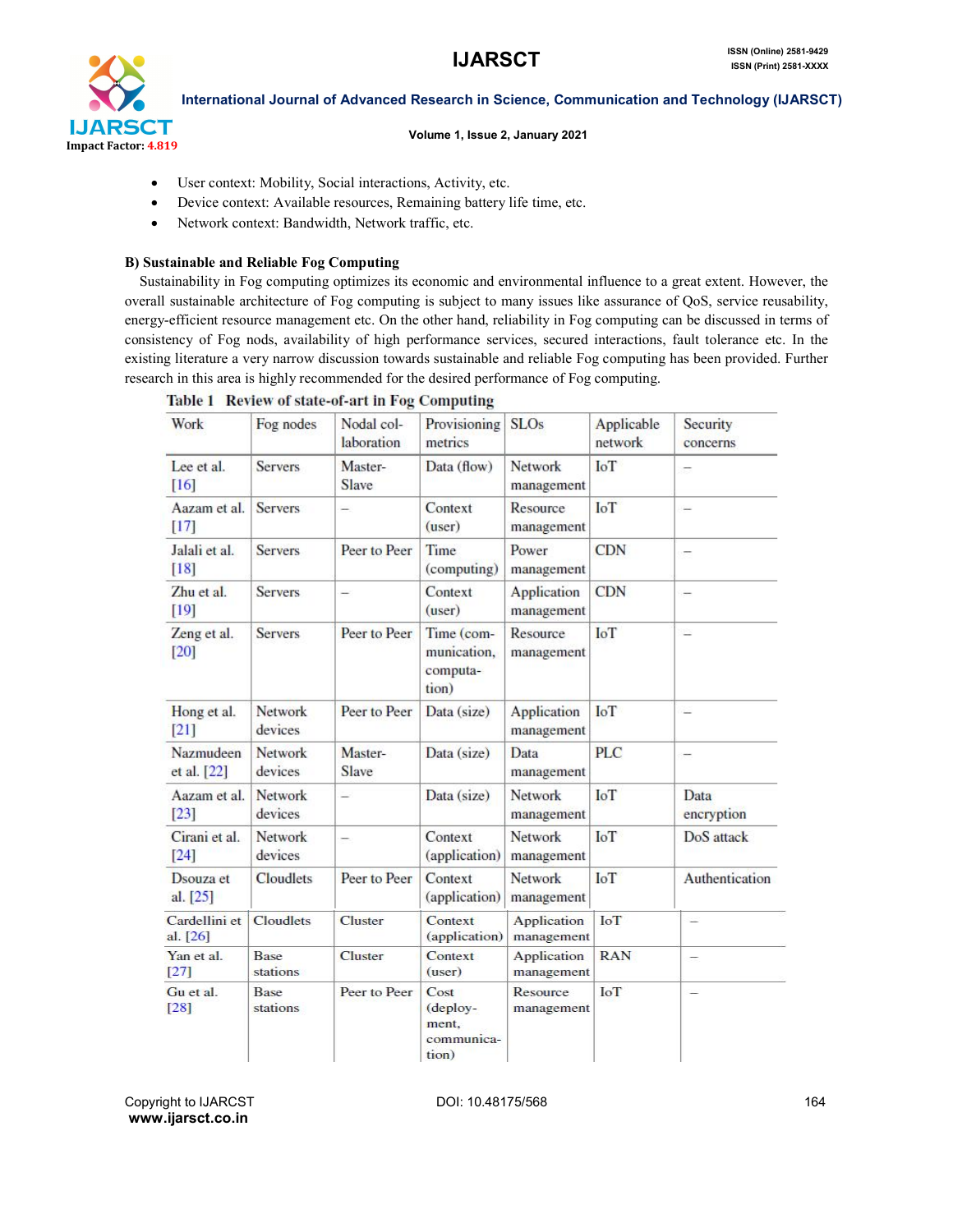

### Volume 1, Issue 2, January 2021

| Truong et al.<br>[29]        | Base<br>stations   | Master-<br>Slave         | Context<br>(application)                       | Network<br>management         | Vehicular<br>network  |                          |
|------------------------------|--------------------|--------------------------|------------------------------------------------|-------------------------------|-----------------------|--------------------------|
| Queis et al.<br>[30]         | Base<br>stations   | Cluster                  | Time<br>(deadline)                             | Latency<br>management         | Mobile<br>network     | $\overline{\phantom{a}}$ |
| Hou et al.<br>[31]           | Vehicles           | <b>Cluster</b>           | Context<br>(user)                              | Resource<br>management        | Vehicular             | Privacy                  |
| Ye et al. [32]               | Vehicles           | $\overline{a}$           | Time<br>(deadline)                             | Application<br>management     | Vehicular             | ÷.                       |
| Oueis et al.<br>[33]         | Base<br>stations   | Cluster                  | Data (flow)                                    | Resource<br>management        | Mobile<br>network     | ÷.                       |
| Faruque et<br>al. $[34]$     | Network<br>devices | Cluster                  | Energy con-<br>sumption                        | Power<br>management           | <b>IoT</b>            |                          |
| Work                         | Fog nodes          | Nodal col-<br>laboration | Provisioning<br>metrics                        | <b>SLOs</b>                   | Applicable<br>network | Security<br>concerns     |
| Shi et al.<br>[35]           | Network<br>devices | Peer to Peer             | Context<br>(application)                       | Application<br>management     | Mobile<br>network     | ۰                        |
| Giang et al.<br>[36]         | Network<br>devices | Peer to Peer             | Data (flow)                                    | Application<br>management     | IоT                   | -                        |
| Intharawijitr<br>et al. [37] | <b>Servers</b>     | ÷                        | Time (com-<br>munication.<br>computa-<br>tion) | Latency<br>management         | Mobile<br>network     | ÷                        |
| Peng et al.<br>[38]          | Base<br>stations   | Peer to Peer             | Data (size)                                    | Network<br>management         | RAN                   |                          |
| Hassan et al.<br>[39]        | Network<br>devices | Cluster                  | Cost<br>(execution,<br>communica-<br>tion)     | Application<br>management     | Mobile<br>network     | Privacy                  |
| Zhang et al.<br>[40]         | <b>Cloudlets</b>   | Peer to Peer             | Cost<br>(deploy-<br>ment)                      | Cost<br>management            | <b>LRPON</b>          |                          |
| Deng et al.<br>[41]          | Network<br>devices | Peer to Peer             | Data (Size)                                    | Application<br>management     | Mobile<br>network     | -                        |
| Do et al.<br>[42]            | Network<br>devices | L.                       | Energy con-<br>sumption                        | CO <sub>2</sub><br>management | <b>CDN</b>            | $\frac{1}{2}$            |
| Aazam et al.<br>[43]         | <b>Servers</b>     | b.                       | Context<br>(user)                              | Resource<br>management        | $I \circ T$           | ۷                        |
| Datta et al.<br>[44]         | Network<br>devices | Peer to Peer             | Context<br>(user)                              | Data<br>management            | Vehicular<br>network  | -                        |
| Aazam et al.<br>1451         | <b>Servers</b>     | L,                       | Context<br>(user)                              | Resource<br>management        | IoT                   | -                        |
| Gazis et al.<br>$[46]$       | Network<br>devices |                          | Context<br>(application)                       | Resource<br>management        | $I \circ T$           | =                        |

# C) Interoperable Architecture of Fog Nodes

 Generally, Fog nodes are specialized networking components with computational facilities. More precisely, besides performing traditional networking activities like packet forwarding, routing, switching, etc., Fog nodes perform computational tasks. In some scenarios where real time interactions are associated, Fog nodes have to perform more as a computational component rather than a networking component. In other cases, networking capabilities of Fog nodes

Copyright to IJARCST **DOI:** 10.48175/568 165 www.ijarsct.co.in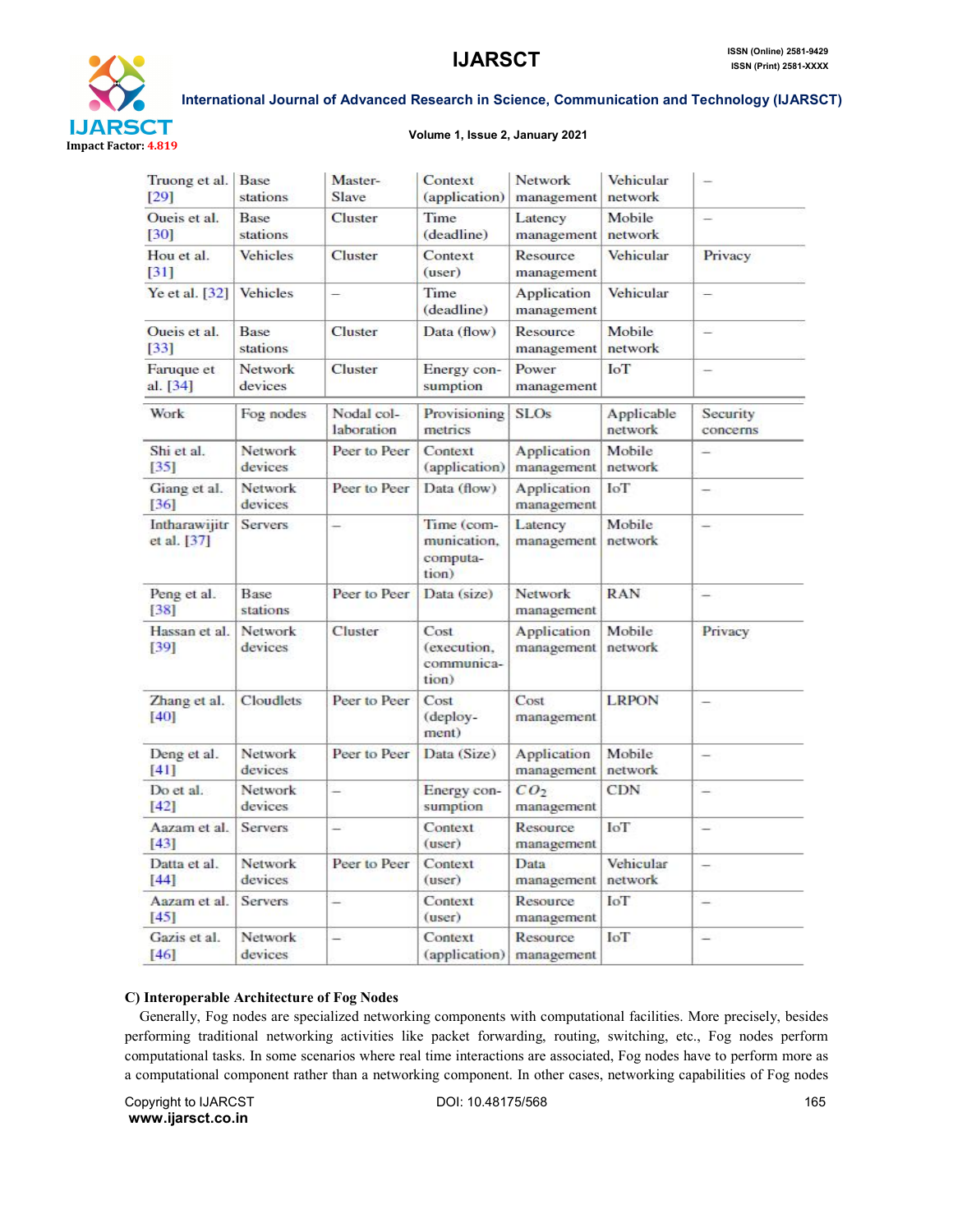

Volume 1, Issue 2, January 2021

become prominent over computational capabilities. Therefore, an interoperable architecture of Fog nodes that can be self customized according to the requirements is very necessary. In existing literature although many unique Fog nodes architecture have been proposed, the real interoperable architecture of Fog nodes are still required to be investigated.

# D) Distributed Application Deployment

 Fog nodes are distributed across the edge and not all of them are highly resource occupied. In this case, large scale application deployment on single Fog node is not often feasible. Modular development of large scale applications and their distributed deployment over resource constrained Fog nodes can be an effective solution. In existing literature of Fog computing several programming platforms for distributed application development and deployment have been proposed. However, the issues regarding distribute application deployment such as latency management, dataflow management, QoS assurance, edge-centric affinity of real-time applications etc. have not been properly addressed.

# E) Power Management Within Fog

 Fog nodes have to deal with huge number of service requests coming from end devices/sensors simultaneously. One of the trivial solutions is to deploy Fog nodes in the environment according to the demand. However, this approach will increase the number of computationally active Fog nodes to a great extent, that eventually affects total power consumption of the system. Therefore, while responding large number service requests, proper power management within Fog network is very necessary. However in existing literature, Fog computing have been considered for minimizing power consumption in Cloud data centers. Optimization of energy usage within the Fog network are yet to be investigated. Moreover, in order to manage power in Fog environment, consolidation of Fog nodes by migrating tasks from one node to another node can be effective in some scenarios. Investigation towards the solutions of optimal task migration can also be a potential field of Fog based research.

# F) Multi-tenant Support in Fog Resources

 Available resources of Fog nodes can be virtualized and allocated to multiple users. In the existing literature, multitenant support in Fog resources and scheduling the computation tasks according to their QoS requirements have not been investigated in detail. Future researches can be conducted targeting this limitation of existing literature.

# G) Pricing, Billing in Fog Computing

 Fog computing can provide utility services like Cloud computing. In Cloud computing typically users are charged according to the horizontal scale of usage. Unlike Cloud computing, in Fog vertical arrangement of resources contributes to the expenses of both users and providers to a great extent. Therefore, the pricing and billing policies in Fog generally differ significantly from the Cloud oriented policies. Besides, due to lack of proper pricing and billing policies of Fog based services, most often users face difficulty in identifying suitable providers for conducting SLA. In such circumstance, a proper pricing and billing policy of Fog based services will surely be considered as potential contribution in field of Fog computing.

# H) Tools for Fog Simulation

 Real-world test bed for evaluating performance of Fog based policies is often very expensive to develop and not scalable in many cases. Therefore, for preliminary evaluation

of proposed Fog computing environments many researchers look for efficient toolkit for Fog simulation. However, till now very less number of Fog simulator are available (e.g. *iFogSim).*Development of new efficient simulator for Fog computing can be taken into account as future research.

# I) Programming Languages and Standards for Fog

 Basically Fog computing has been designed for extending Cloud based services such as IaaS, PaaS, SaaS, etc. to the proximity of IoT devices/sensors. As the structure of Fog differs from Cloud, modification or improvement of existing standards and associate programming languages to enable Cloud-based services in Fog are highly required. Moreover,

Copyright to IJARCST **DOI: 10.48175/568 166** 166 www.ijarsct.co.in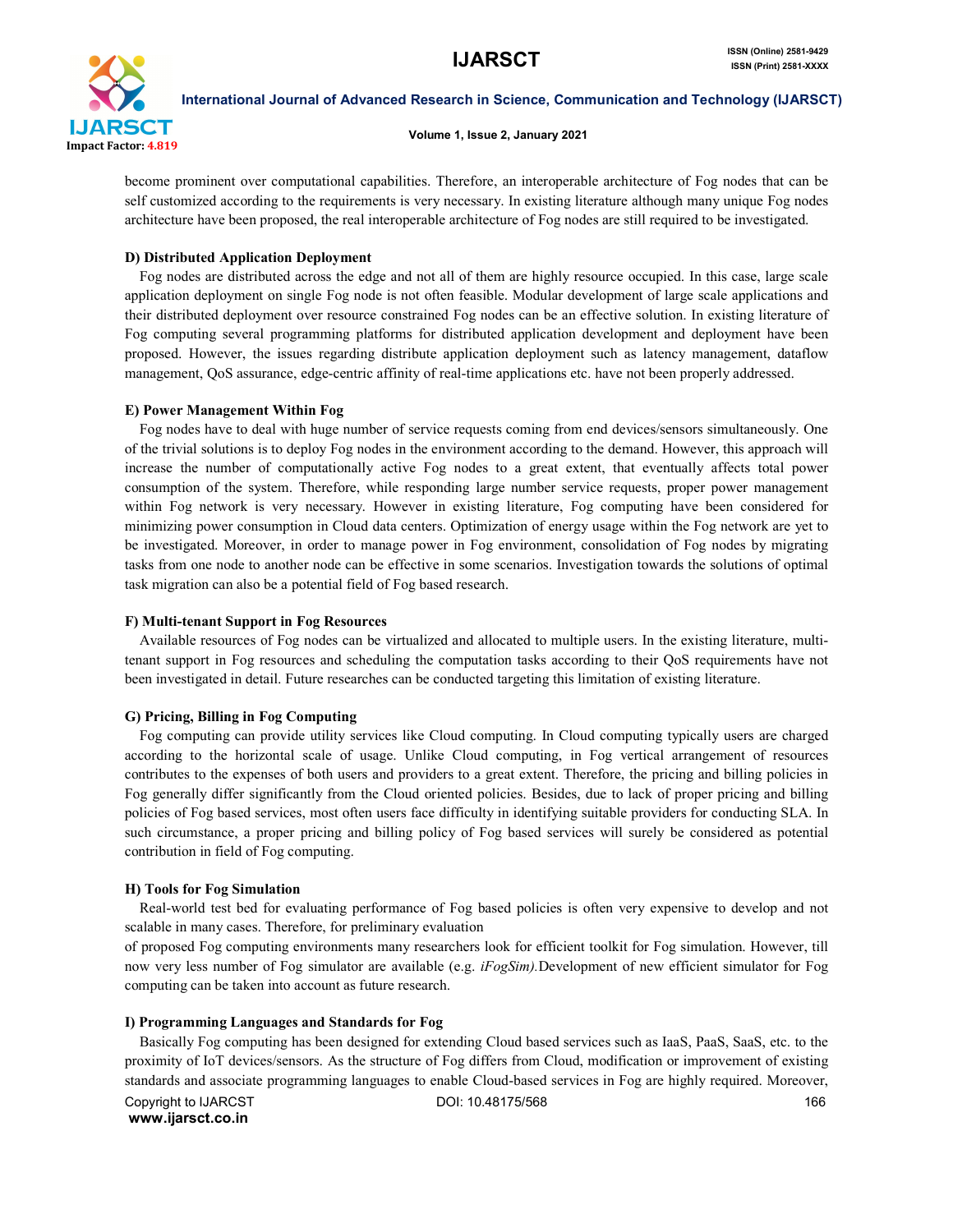

for seamless and flexible management of large number connections in Fog, development of efficient networking protocols and user interfaces are also necessary.

# XI. CONCLUSION

 In this paper, we surveyed recent developments, scheduling in Fog computing. Challenges in Fog computing is discussed here in terms of structural, service and security related issues. Based on the identified key challenges and properties, a scheduling of Fog computing has also been presented. Our scheduling classifies and analyses the existing works based on their approaches towards addressing the challenges. Moreover, based on the analysis, we proposed some promising research directions that can be pursued in the future.

# FUTURE SCOPE

 Scheduling issues are significant for the effectiveness of the framework. Our scheduling classifies and analyses the existing works based on their approaches towards addressing the challenges. Moreover, based on the analysis, we proposed some promising research directions that can be pursued in the future.

### **REFERENCES**

- [1]. Ammar Awad Mutlag , Mohd Khanapi Abd Ghani , N. Arunkumar , Mazin Abed Mohammed, Othman Mohd. (2019)" Enabling technologies for fog computing in healthcare IoT systems", Future Generation Computer Systems, 90, 62-78.
- [2]. an Wu , Christoph Rüdiger and Mehmet Rasit Yuce. (2017) " Real-Time Performance of a Self-Powered Environmental IoT Sensor Network System", Sensors, 1-14.
- [3]. Babatunji Omoniwa, Riaz Hussain, Muhammad Awais Javed, Safdar H. Bouk, Senior Member, and Shahzad A. Malik. (2018) "Fog/Edge Computing-based IoT (FECIoT): Architecture, Applications, and Research Issues", IEEE Internet of Things Journal, 1-33.
- [4]. Prabal Verma and Sandeep K. Sood. (2018) "Fog Assisted-IoT Enabled Patient Health Monitoring in Smart Homes", IEEE Internet of Things Journal, 5(3):1789-1796.
- [5]. Anand Paul , Hameed Pinjari, Won-Hwa Hong, Hyun Cheol Seo, and Seungmin Rho. (2018) "Fog Computing-Based IoT for Health Monitoring System", Hindawi Journal of Sensors, 2018, 1-8.
- [6]. Lindong Liu , Deyu Qi, Naqin Zhou, and YilinWu (2018) "A Task Scheduling Algorithm Based on Classification Mining in Fog Computing Environment", 2018, 1-12.
- [7]. Manisha Verma, Neelam Bhardwaj, and Arun Kumar Yadav. (2016) "Real Time Efficient Scheduling Algorithm for Load Balancing in Fog Computing Environment", I.J. Information Technology and Computer Science, 1-10.
- [8]. Amir Vahid Dastjerdi and Rajkumar Buyya. (2016) "Fog Computing: Helping the Internet of Things Realize Its Potential", IEEE, 49(8): 112 – 116.
- [9]. Swati Agarwal, Shashank Yadav, and Arun Kumar Yadav. (2016) "An Efficient Architecture and Algorithm for Resource Provisioning in Fog Computing", I.J. Information Engineering and Electronic Business, 8(1): 48- 61.
- [10]. Luiz F. Bittencourt, avier Diaz-Montes, Rajkumar Buyya, Rajkumar Buyya, Omer F. Rana, and Manish Parashar. (2017) "Mobility-aware Application Scheduling in Fog Computing", IEEE Cloud Computing, 4(2):26-35.
- [11]. Xuan-Qui Pham, Nguyen Doan Man, Nguyen Dao Tan Tri, Ngo Quang Thai and Eui-Nam Huh. (2017) "A cost- and performance-effective approach for task scheduling based on collaboration between cloud and fog computing", International Journal of Distributed Sensor Networks, 13(11): 1-16.
- [12]. Georgios L, Stavrinides, and Helen D. Karatza. (2018) "A hybrid approach to scheduling real-time IoT workflows in fog and cloud environments", Springer Science+Business Media, LLC, part of Springer Nature 2018, 1-17.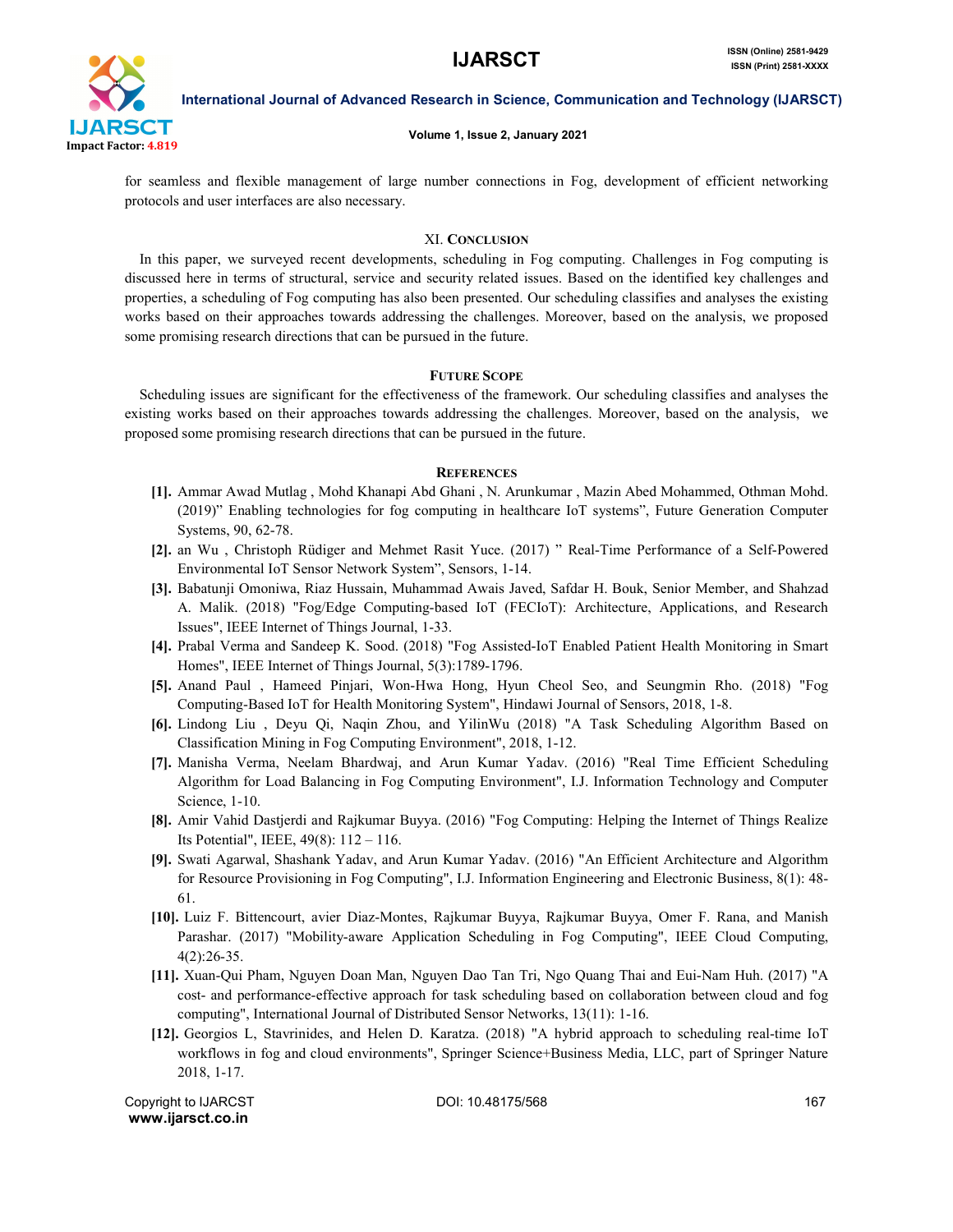

- [13]. Sandeep K. Sood, Isha Mahajan. (2017) "Wearable IoT sensor based healthcare system for identifying and controlling chikungunya virus", Computers in Industry 91 (2017): 33–44.
- [14]. A. Ramotra and A. Bala. (2013), " Task-Aware Priority Based Scheduling in Cloud Computing " master thesis, THAPAR UNIVERSITY.
- [15]. Amazon aws greengrass. https://aws.amazon.com/greengrass/, 2018.
- [16]. Microsoft azure iot edge. https://azure.microsoft.com/en-in/services/iot-edge/, 2018.
- [17]. Openstack. https://www.openstack.org/, 2018.
- [18]. M. Aazam and E. N. Huh. Fog computing and smart gateway based communication for cloud of things. In International Conference on Future Internet of Things and Cloud, 2014.
- [19]. Mohammad Aazam, Marc St-Hilaire, Chung-Horng Lung, and Ioannis Lambadaris. Mefore: Qoe based resource estimation at fog to enhance qos in iot. In International Conference on Telecommunications (ICT), 2016.
- [20]. N. Abbas, Y. Zhang, A. Taherkordi, and T. Skeie. Mobile edge computing: A survey. IEEE Internet of Things Journal, 5(1):450{465, Feb 2018.
- [21]. D. Abramson, J. Giddy, and L. Kotler. High performance parametric modeling with nimrod/g: killer application for the global grid? In IEEE International Parallel and Distributed Processing Symposium, (IPDPS),2000.
- [22]. Saeid Abrishami, Mahmoud Naghibzadeh, and Dick H.J. Epema. Deadline-constrained workow scheduling algorithms for infrastructure as a service clouds. Future Generation Computer Systems, 29(1):158{169, 2013.
- [23]. Orna Agmon Ben-Yehuda, Muli Ben-Yehuda, Assaf Schuster, and Dan Tsafrir. Deconstructing amazon ec2 spot instance pricing. ACM Trans- actions on Economics and Computation, 1(3):16:1{16:20, 2013.
- [24]. Istemi Ekin Akkus, Ruichuan Chen, Ivica Rimac, Manuel Stein, Klaus Satzke, Andre Beck, Paarijaat Aditya, and Volker Hilt. SAND: Towards high-performance serverless computing. In USENIX Annual Technical Conference, pages 923{935, 2018.
- [25]. S. Aman, M. Frincu, C. Chelmis, M. Noor, Y. Simmhan, and V. K. Prasanna. Prediction models for dynamic demand response: Requirements, challenges, and insights. In IEEE SmartGridComm, 2015.
- [26]. S. Aman, Y. Simmhan, and V. K. Prasanna. Holistic measures for evaluating prediction models in smart grids. IEEE TKDE, 27(2), 2015.
- [27]. S Massoud Amin and Bruce F Wollenberg. Toward a smart grid: power delivery for the 21st century. IEEE power and energy magazine, 3(5):34{ 41, 2005.
- [28]. Ganesh Ananthanarayanan, Paramvir Bahl, Peter Bod\_\_k, Krishna Chintalapudi, Matthai Philipose, Lenin Ravindranath, and Sudipta Sinha. Real-time video analytics: The killer app for edge computing. computer, 50(10):58{67, 2017.
- [29]. D. P. Anderson. Boinc: a system for public-resource computing and storage. In IEEE/ACM International Workshop on Grid Computing, 2004.
- [30]. Michael Armbrust, Armando Fox, Rean Gri\_th, Anthony D. Joseph, Randy Katz, Andy Konwinski, Gunho Lee, David Patterson, Ariel Rabkin, Ion Stoica, and Matei Zaharia. Above the clouds: A Berkeley view of cloud computing. Technical report, University of California at Berkeley, 2009.
- [31]. B. Amrutur, et al. An Open Smart City IoT Test Bed: Street Light Poles as Smart City Spines. In ACM/IEEE IoTDI, 2017.
- [32]. Shreyas Badiger, Shrey Baheti, and Yogesh Simmhan. Violet: A largescale virtual environment for internet of things. In International European Conference on Parallel and Distributed Computing (EuroPar), 2018. To Appear.
- [33]. Marco V Barbera, Sokol Kosta, Alessandro Mei, and Julinda Stefa. Too\_oad or not to o\_oad? the bandwidth and energy costs of mobile cloud computing. In IEEE INFOCOM, pages 1285{1293. IEEE, 2013.
- [34]. Paolo Bellavista and Alessandro Zanni. Feasibility of fog computing deployment based on docker containerization over raspberrypi. In Proceedings of the 18th international conference on distributed

Copyright to IJARCST **DOI: 10.48175/568** 168 www.ijarsct.co.in